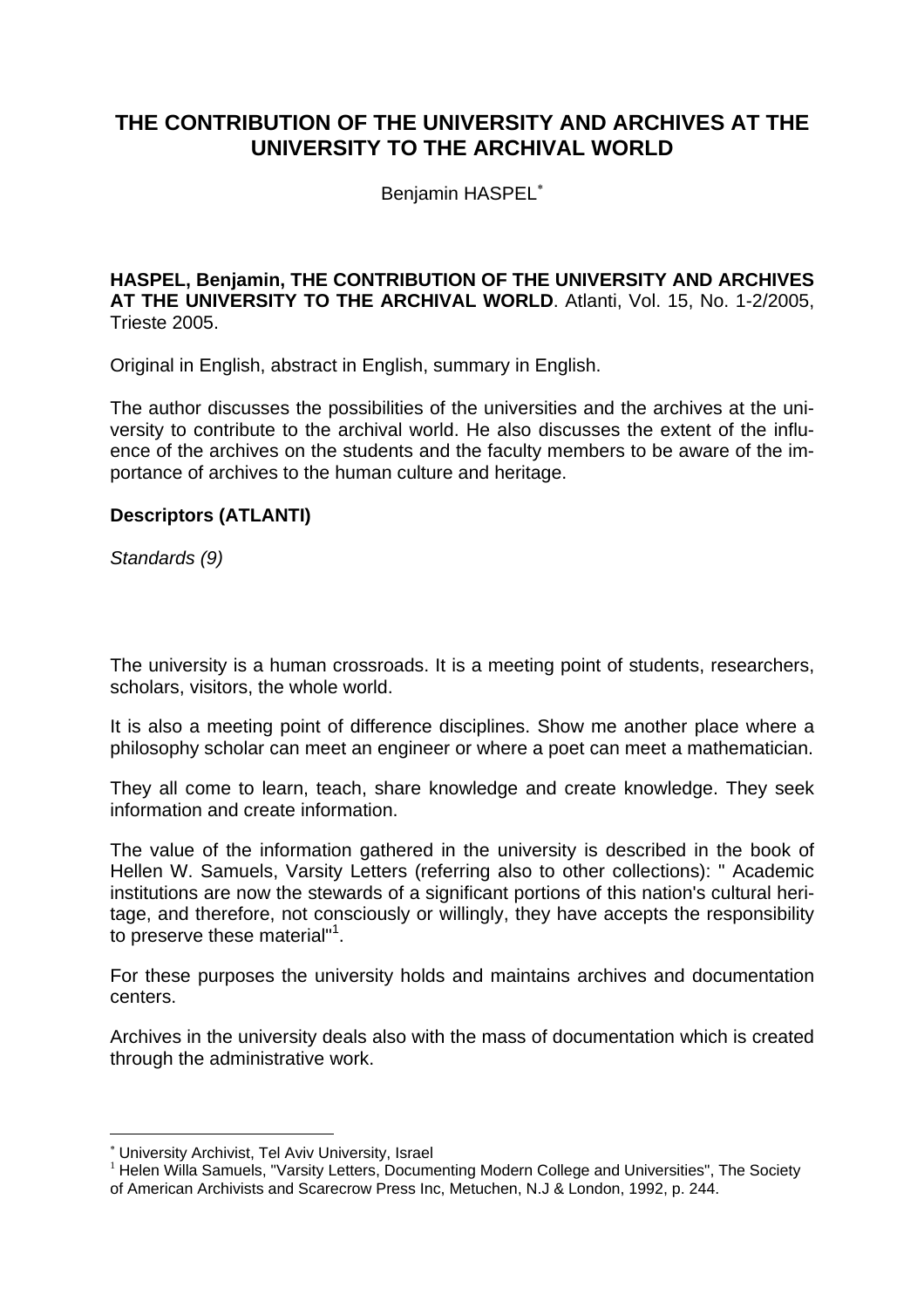Thus we are dealing with history, history of sciences, history of research and history of the university and records management of this huge organ.

Most of the archives in the university belong to the Academia or the Academic administration and their expertise in the discipline, and serve the students or academic staff related to this discipline.

Alongside with them are also the University Archives.

The University Archives are usually a part of the University Library or the university Administration.

It is an administrative archives and documentative archives. This differentiates it from other archives in the university.

In my paper I shall deal with the potential contribution of the University Archives to the archival scene in the university and to the archival world.

The university has many definitions but we can say that it is a place where the elite of the current and future society is gathered, among them are the decision makers of today and tomorrow.

In the  $20<sup>th</sup>$  century the university became more popular and much more populated. Exposing of the archives and its importance to those elites, will help to promote the awareness to our profession.

## **General Marketing and Outreach**

In the university there is one archive which can reach all its disciplines and populations, it is the University Archives.

Therefore the challenge of the University Archives is to reach and market our importance. And this is a real challenge.

In his book, "The Management of College and University Archives", William J Maher, the experienced archivist of the University of Illinois at Urbana-Champaign, insists that the archivist should "Initiate contacts with, or reach out to, the many publics in the world outside the archives"<sup>2</sup> and later he describes among other goals of outreach, "Educate persons outside the archives about phenomena documented in the archive"and "Demonstrate the usefulness of archival information for understanding the past and present"<sup>3</sup>.

We may state cynically that the world is divided into two:

First, and unfortunately foremost, are people who are not aware of the existence of archives.

 $\overline{a}$ 

 $2$  William J. Maher, "The management of College and University Archives", The Society of American Archivists and Scarecrow Press Inc, Metuchen, N.J & London, 1992, p. 315.<br><sup>3</sup> Ibid, p. 316.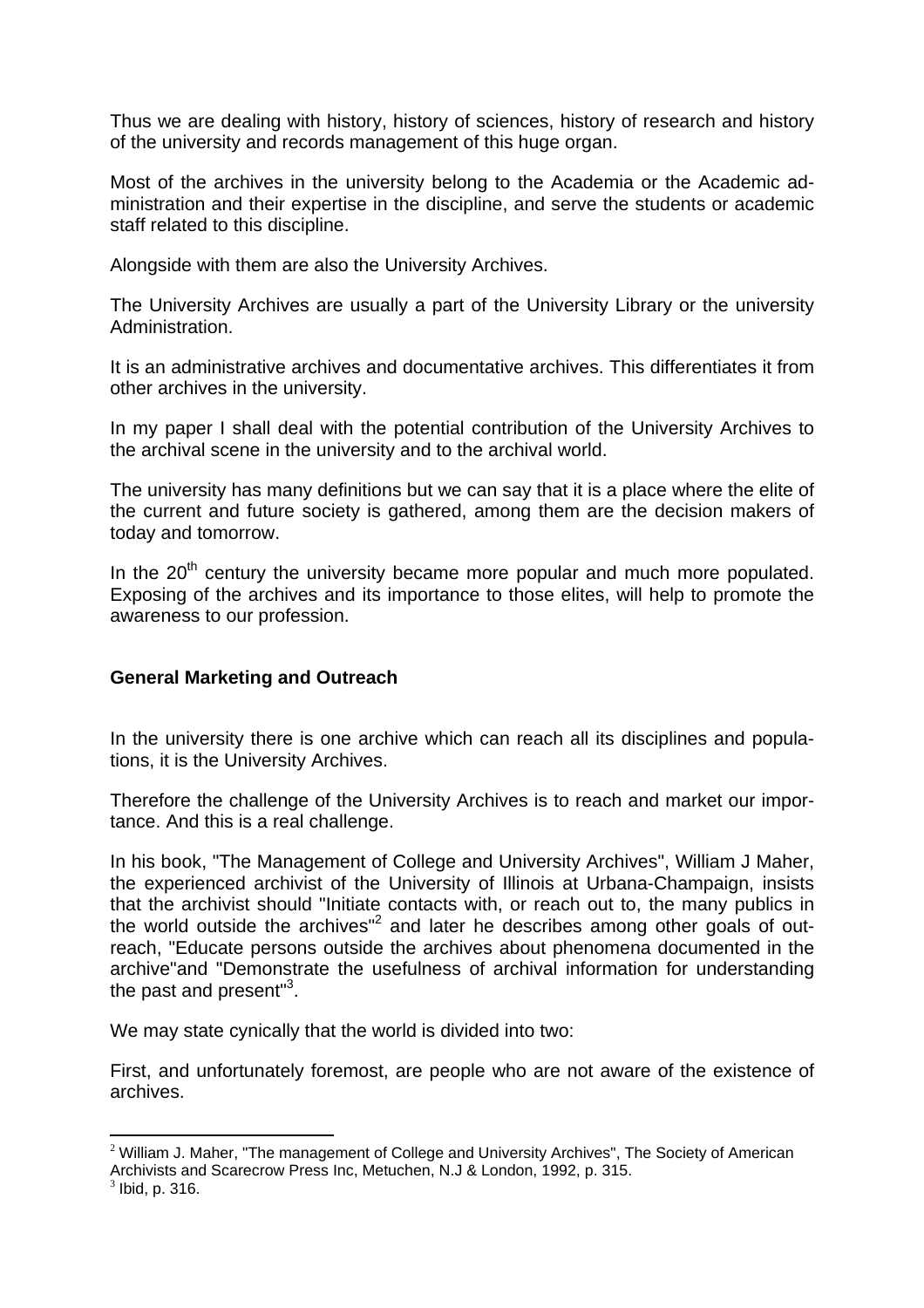Second, are those who know something about archives but do not think that they are important enough to the society.

Both are not aware of the value of the archives and of the documentation which is accumulated by them. Most people think that historical documentation is made of films, photos, news clips and what media creates. They do not know that the most important information is in endless documents created in different systems in somewhat "grey" and less sexy environment.

Students, who are coming through the gates of the university, are, for the first time, in an institution which has archives in it. Sometimes the archives are "behind the wall" or in the adjustant building. It is so close but so far.

Not all of the students study archive related disciplines like history. The challenge is to connect ourselves to students of mathematics or music or more important for our interest, students of business administration and law studies, who may have in the future much influence on our welfare and existence, not to mention people, managers and lawyers who are coming to the university for advanced studies or seminars, when they are at the peak of their career and influence. If we have the sense to reach them and attracting their attention to archives, we may break the barrier of unawareness.

We may do it by simple methods of marketing, such as displays of interesting documents and artifacts related to their discipline, some scientific tools dated many years ago, and so on.



In fig 1 we can see a display of a very old IBM PC computer dated back to 1984 which is placed at the entrance of lecture halls of the Business Administration Faculty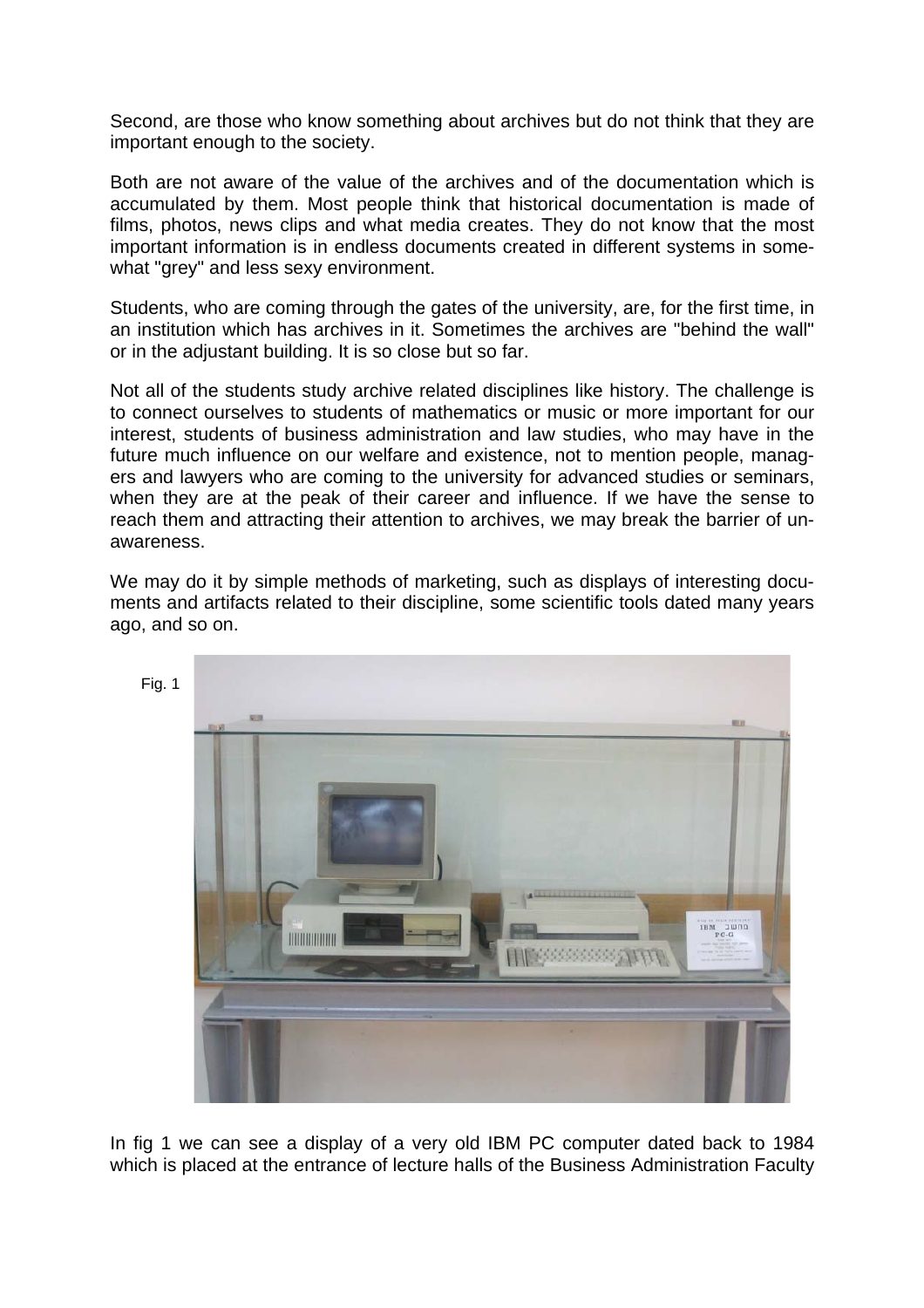at TAU. The University Archives are mentioned on the plaque, so people who are passing by may see this classic artifact and the name of the archives.

Many users come to the archives after coming across one of the displays which are always situated in strategic points across the campus.

We may achieve the student's awareness also through faculty members.

Integrating archives in the academic programs, using the "next door" archives in the university, may cause a rethinking among the students, concerning their professional future.

More than that, faculty members may find much help with the archives next door rather than sending their students to remote places.

As Maynard J. Brichford writes about the relevance of archives in the university: "The archivist is concerned about his relationship with faculty because academic staff members are both important sources and users of archival materials…They are users in that they engage in scholarly research based on archival source. Introduce research assistance and graduate students in their seminars to archival research, assign research papers requiring undergraduates and graduates to use archives and bring the resources of archival program to the attention of colleagues in other institutions"<sup>4</sup> .

We may find a nice example in Tel Aviv University at the Faculty of Architecture. You may think that the future architects do not need archives for their studies, but we found the potential of the University Archives as a source of information to those students. One of the faculty members, dealing with modern architecture, initiated a program about the buildings at the University Campus.



<sup>4</sup> Maynard J. Brichford, "University Archives: Relationships with Faculty", , p.31.

 $\overline{a}$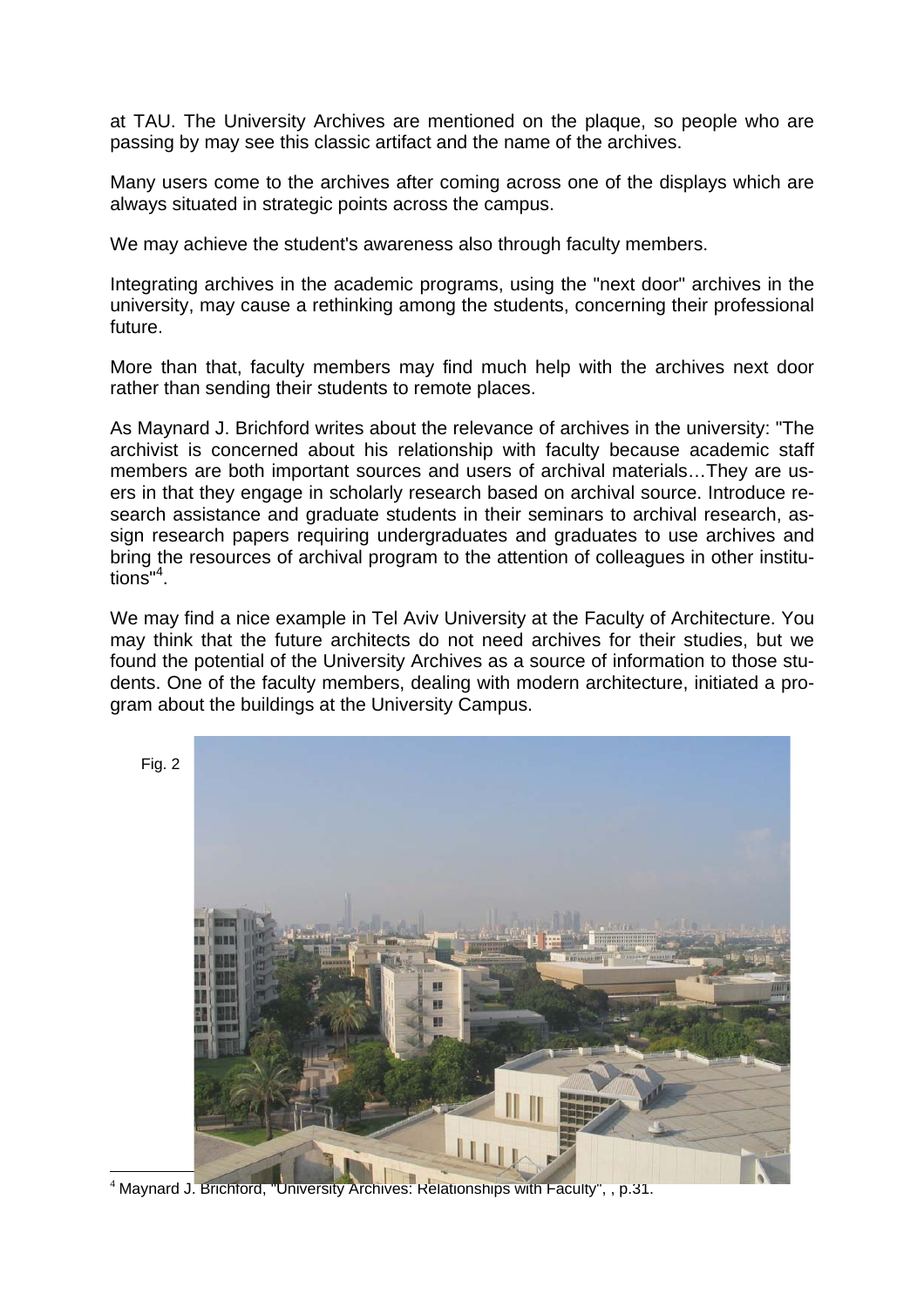The campus had been built through the second half of the  $20<sup>th</sup>$  century, and the buildings reflect the trends and shapes of the modern architecture of that period (fig.2). Each year some twenty students of architecture are coming to the University Archive, seeking material about the buildings, the process of making the decision about the architecture style, the program of the building and of course the drawings. Thus people who have never thought about archives are "living" in our reading room. The same goes for other disciplines which are more or less close to the archives like Geography (the implications of the university on its environment) or law studies (the juridical relations between the university and its former owner, Tel Aviv Municipality), etc..

To conclude this chapter I will bring the words of Nicholas C. Burckel: "The archivist must use his imagination, his budget, and his personality to maximize the importance of the archives in the minds of administrators, faculty and students"<sup>5</sup>.

## **Grooming a new generation of archivists.**

 $\overline{a}$ 

There is no doubt of the need of a new generation of archivists who are university graduates.

Archival studies are generally of second and third degree. The source of students is first degree graduates. The problem is that a student may finish his or her studies without entering through the gates of even one archives. All they need is using the library or some source books. Their awareness to the archives, the endless sea of knowledge, is minimal. The influence of the internet as a source widens the gap between them and the traditional archives more than ever. The archives in the university which are "behind the thick wall" have the role to attract those students and potential future archivists to the profession and its prospects. Creating an intimate link between students and the archive may show them, for example, that there is another life for a history graduate other than being a history teacher.

We may attract them to the profession not from a "no other way" point of view but by planting in them the love to archives.

If we convince the faculty members to bring the students to our archives, and to use it as academic tool of learning, like the libraries, we may find some new future archivists in the campus.

The last contribution which the archives in the university and the University Archives may give to the archival world, is the backing and supporting archival studies.

A university which has the awareness of the importance of archives will also encourage archival studies in its campus. This awareness can be achieved through a strong position of archives in the campus.

 $5$  Nicholas C. Burkel, "Establishing a college Archive: Possibilities and Priorities", College and University Archives: Selected Readings, Society of American Archivists, Chicago 1979, p. 39.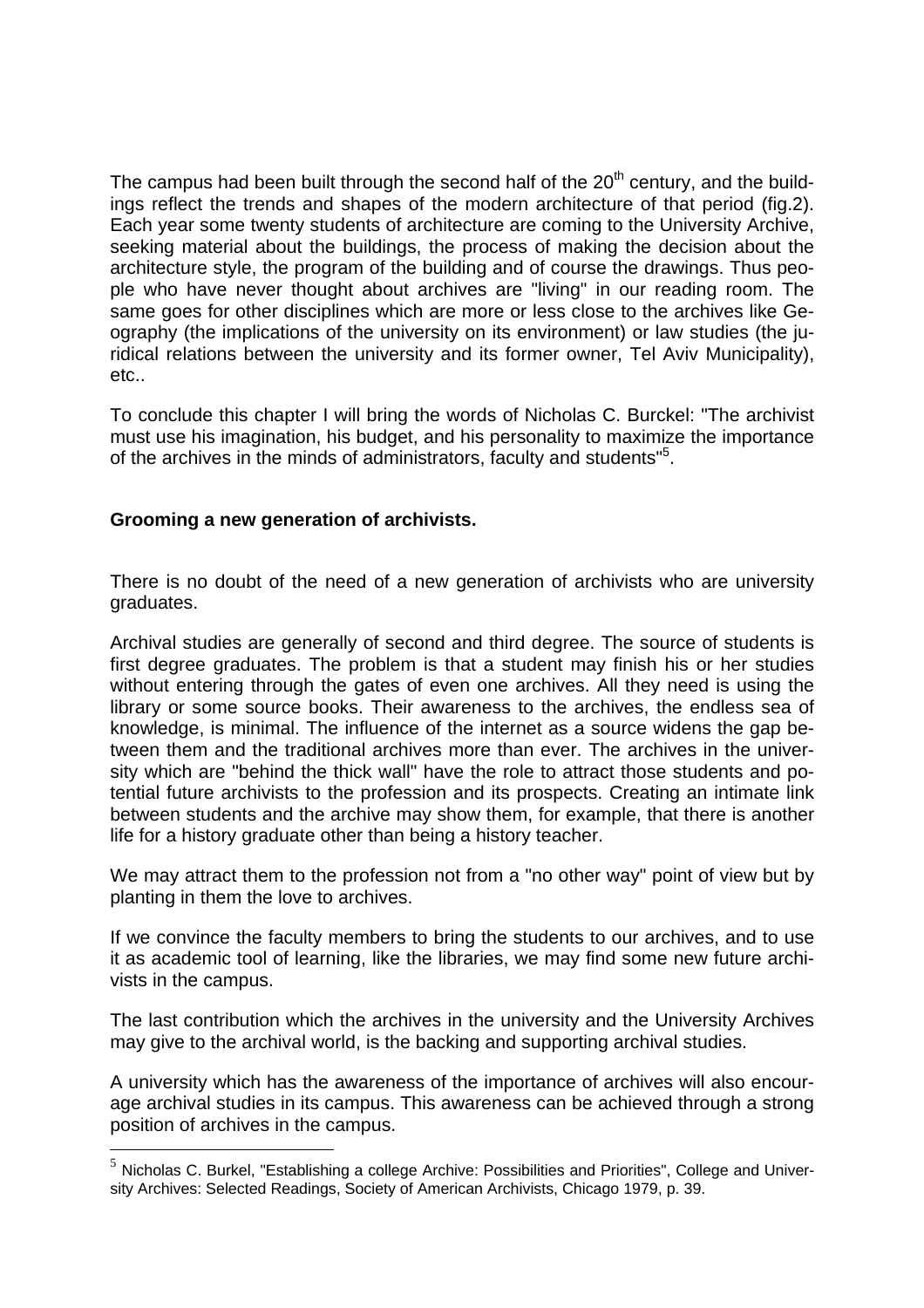When archival studies are taking place, the archives at the university may be a learning tool and a place for training. This may raise the quality of the courses and save the students much traveling to remote archives.

There is no doubt that universities may contribute much to the archival word.

By creating a meeting point and link between the archives and the future elite of society

By increasing the awareness of the educators of this future elite to the existence of the archives as an educational tool.

By attracting new and young human resources to our profession.

By supporting and backing archival courses which are taking place in the university.

Archivists in the university, who are aware to the potential benefits of their position in this human and cultural crossroads, may contribute much to the archival world.